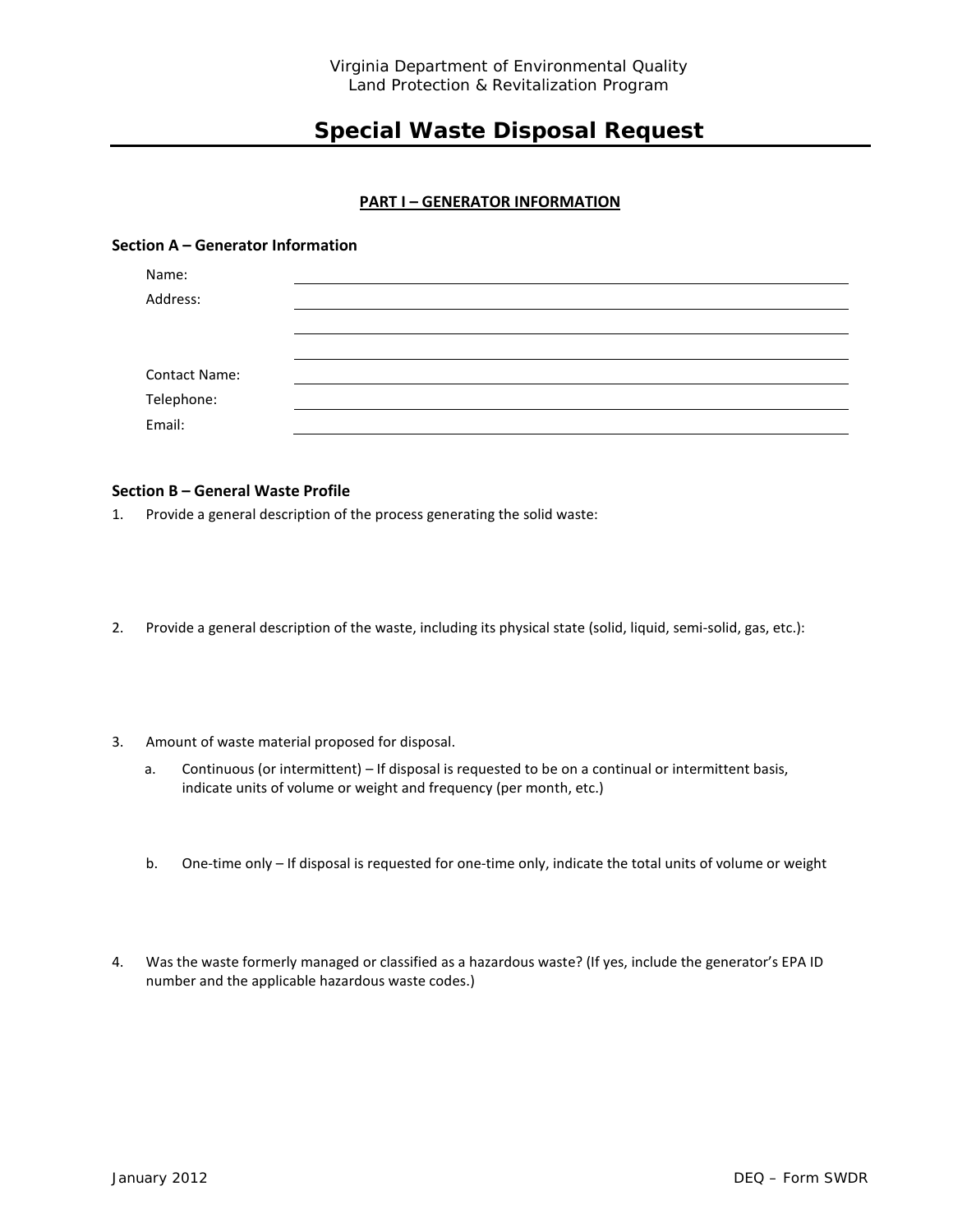- 5. Describe the types of containers (e.g., super sacs, drums, buckets, plastic bags, totes) the waste will be transported in, the name of the hauler, and the method of transportation (e.g., roll-off, tractor trailer, trailer with walking floor):
- 6. Describe any special handling requirements for the waste once received at the solid waste management facility (e.g., respiratory hazards, immediate cover):

# **Section C – Analytical Information**

Attach the analytical report(s) for any testing completed for the above described material and to support this SWDR. If analytical testing was not performed, please provide the justification.

# **Section D – Generator Certification**

I hereby certify to the best of my knowledge that the:

- 1. Materials are not classified as characteristic or listed hazardous waste as identified in the VHWMR (9 VAC 20-60);
- 2. Materials are not regulated medical waste governed by the VRMWMR (9 VAC 20-120);
- 3. Materials do not contain ≥50 ppm PCBs (9 VAC 20-81-140.B.4.(d));
- 4. Materials do not contain  $\geq$ 1 ppb dioxins (9 VAC 20-81-140.B.4.(c));
- 5. Materials are not a radioactive waste or do not possess the property of radioactivity;
- 6. Materials are not prohibited or restricted from disposal in a Virginia SWMF; and
- 7. Analytical results, completed application and attached documentation submitted in support of this SWDR are a representative and accurate description of these materials.

| Print Name |  |  |
|------------|--|--|
| Title      |  |  |
|            |  |  |
| Signature  |  |  |
| Date       |  |  |